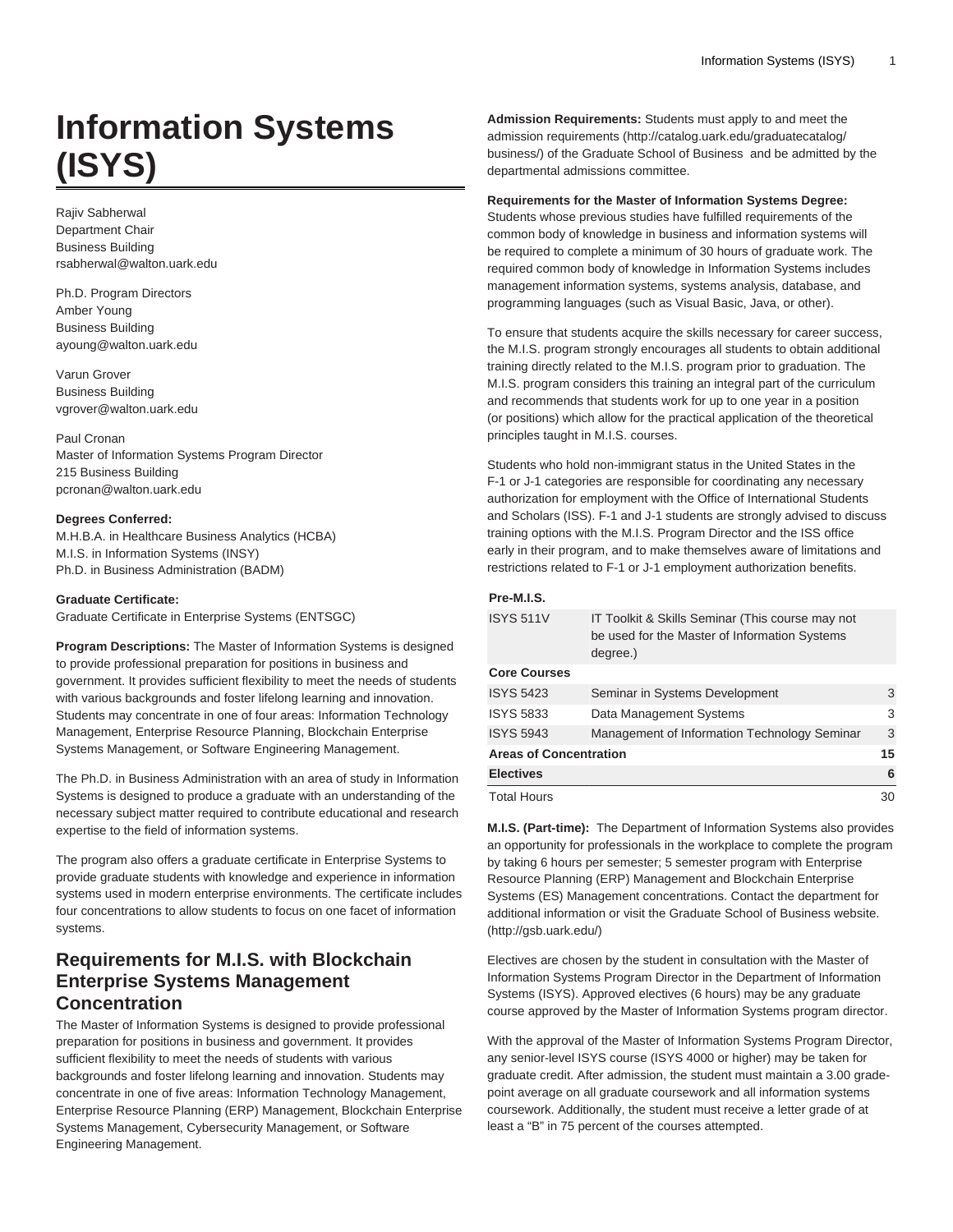For the M.I.S. (part-time), approval of the Director is required to enroll in more than six hours per semester.

### **Additional Requirements for Blockchain Enterprise Systems Management Concentration**

### **Blockchain Enterprise Systems (BES) Management**

| <b>ISYS 5133</b>                     | Blockchain and E Business Development                        | 3 |
|--------------------------------------|--------------------------------------------------------------|---|
| <b>ISYS 5173</b>                     | <b>Blockchain Fundamentals</b>                               | 3 |
| <b>ISYS 5453</b>                     | <b>Blockchain and Enterprise Data</b>                        | 3 |
| Select six hours from the following: |                                                              | 6 |
| <b>ISYS 5103</b>                     | Data Analytics Fundamentals                                  |   |
| <b>ISYS 5213</b>                     | <b>ERP Fundamentals</b>                                      |   |
| <b>ISYS 5463</b>                     | <b>Enterprise Transaction Systems</b>                        |   |
| <b>ISYS 5503</b>                     | Decision Support and Analytics                               |   |
| <b>ISYS 5843</b>                     | Seminar in Business Intelligence and Knowledge<br>Management |   |

Total Hours 15

### **Requirements for M.I.S. with Cybersecurity Management Concentration**

The Master of Information Systems is designed to provide professional preparation for positions in business and government. It provides sufficient flexibility to meet the needs of students with various backgrounds and foster lifelong learning and innovation. Students may concentrate in one of five areas: Information Technology Management, Enterprise Resource Planning (ERP) Management, Blockchain Enterprise Systems Management, Cybersecurity Management, or Software Engineering Management.

**Admission Requirements:** Students must apply to and meet the admission [requirements](http://catalog.uark.edu/graduatecatalog/business/) ([http://catalog.uark.edu/graduatecatalog/](http://catalog.uark.edu/graduatecatalog/business/) [business/\)](http://catalog.uark.edu/graduatecatalog/business/) of the Graduate School of Business and be admitted by the departmental admissions committee.

**Requirements for the Master of Information Systems Degree:**

Students whose previous studies have fulfilled requirements of the common body of knowledge in business and information systems will be required to complete a minimum of 30 hours of graduate work. The required common body of knowledge in Information Systems includes management information systems, systems analysis, database, and programming languages (such as Visual Basic, Java, or other).

To ensure that students acquire the skills necessary for career success, the M.I.S. program strongly encourages all students to obtain additional training directly related to the M.I.S. program prior to graduation. The M.I.S. program considers this training an integral part of the curriculum and recommends that students work for up to one year in a position (or positions) which allow for the practical application of the theoretical principles taught in M.I.S. courses.

Students who hold non-immigrant status in the United States in the F-1 or J-1 categories are responsible for coordinating any necessary authorization for employment with the Office of International Students and Scholars (ISS). F-1 and J-1 students are strongly advised to discuss training options with the M.I.S. Program Director and the ISS office early in their program, and to make themselves aware of limitations and restrictions related to F-1 or J-1 employment authorization benefits.

### **Pre-M.I.S.**

| <b>ISYS 511V</b>              | IT Toolkit & Skills Seminar (This course may not<br>be used for the Master of Information Systems<br>degree.) |    |
|-------------------------------|---------------------------------------------------------------------------------------------------------------|----|
| <b>Core Courses</b>           |                                                                                                               |    |
| <b>ISYS 5423</b>              | Seminar in Systems Development                                                                                | 3  |
| <b>ISYS 5833</b>              | Data Management Systems                                                                                       | 3  |
| <b>ISYS 5943</b>              | Management of Information Technology Seminar                                                                  | 3  |
| <b>Areas of Concentration</b> |                                                                                                               | 15 |
| <b>Electives</b>              |                                                                                                               | 6  |
| <b>Total Hours</b>            |                                                                                                               | 30 |

**M.I.S. (Part-time):** The Department of Information Systems also provides an opportunity for professionals in the workplace to complete the program by taking 6 hours per semester; 5 semester program with Enterprise Resource Planning (ERP) Management and Blockchain Enterprise Systems (ES) Management concentrations. Contact the department for additional information or visit the [Graduate School of Business website.](http://gsb.uark.edu/)  (<http://gsb.uark.edu/>)

Electives are chosen by the student in consultation with the Master of Information Systems Program Director in the Department of Information Systems (ISYS). Approved electives (6 hours) may be any graduate course approved by the Master of Information Systems program director.

With the approval of the Master of Information Systems Program Director, any senior-level ISYS course (ISYS 4000 or higher) may be taken for graduate credit. After admission, the student must maintain a 3.00 gradepoint average on all graduate coursework and all information systems coursework. Additionally, the student must receive a letter grade of at least a "B" in 75 percent of the courses attempted.

For the M.I.S. (part-time), approval of the Director is required to enroll in more than six hours per semester.

### **Additional for the Cybersecurity Management Concentration**

| <b>ISYS 5013</b>                     | Data and Cybersecurity                       | 3 |
|--------------------------------------|----------------------------------------------|---|
| <b>ISYS 5023</b>                     | Data and System Security                     | 3 |
| <b>ISYS 5043</b>                     | Cybersecurity, Crime, and Data Privacy Law I | 3 |
| Select six hours from the following: |                                              | 6 |
| <b>ISYS 5033</b>                     | Advanced Data and Cybersecurity Management   |   |
| <b>ISYS 5053</b>                     | Cybersecurity, Crime and Privacy Law II      |   |
| <b>ISYS 5103</b>                     | Data Analytics Fundamentals                  |   |
| <b>ISYS 5213</b>                     | <b>FRP Fundamentals</b>                      |   |
| <b>ISYS 5173</b>                     | <b>Blockchain Fundamentals</b>               |   |
|                                      | ISYS Courses (approved by Director)          |   |

Total Hours 15

## **Requirements for M.I.S. with Enterprise Resource Planning Management Concentration**

The Master of Information Systems is designed to provide professional preparation for positions in business and government. It provides sufficient flexibility to meet the needs of students with various backgrounds and foster lifelong learning and innovation. Students may concentrate in one of five areas: Information Technology Management, Enterprise Resource Planning (ERP) Management, Blockchain Enterprise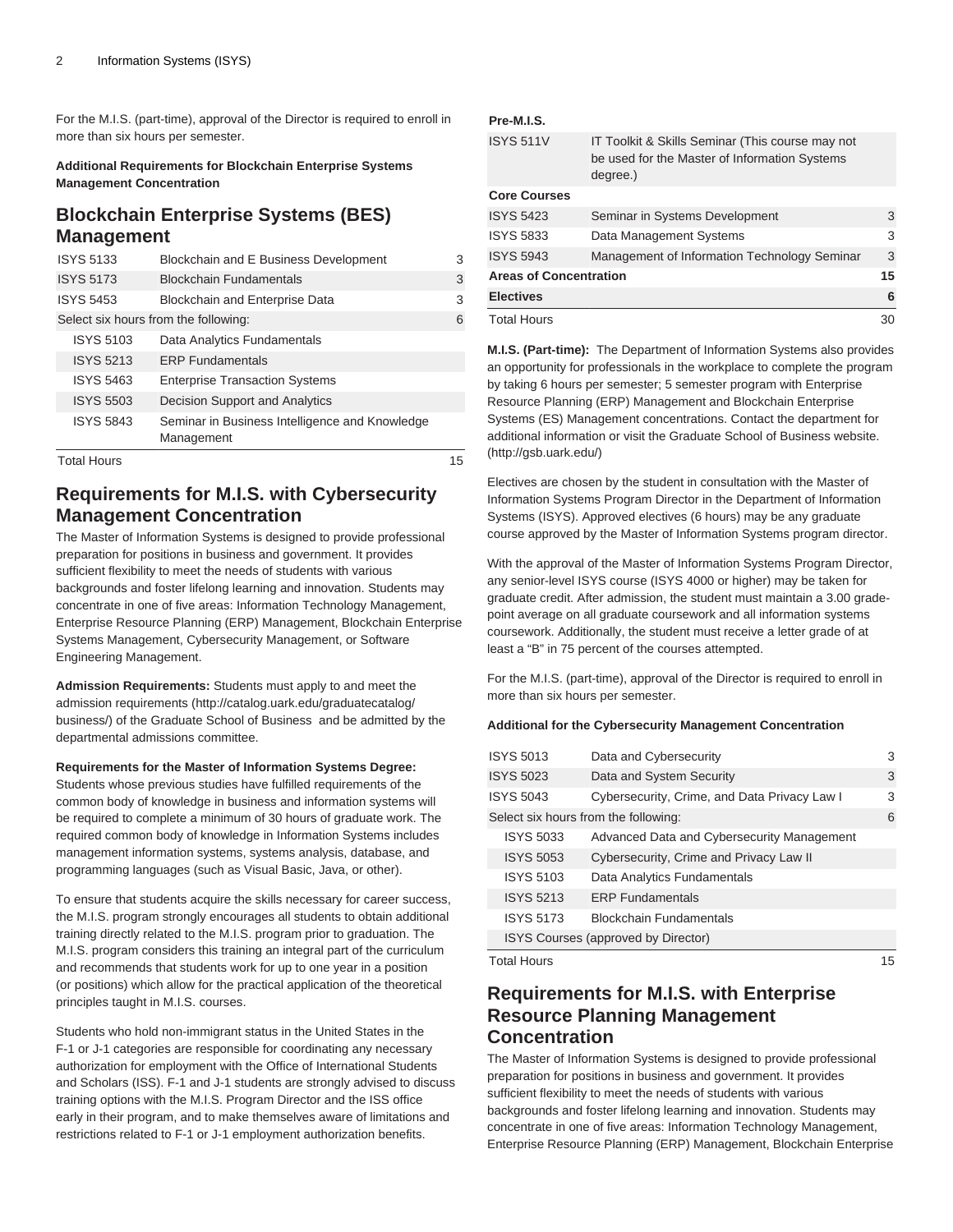Systems Management, Cybersecurity Management, or Software Engineering Management.

**Admission Requirements:** Students must apply to and meet the admission [requirements](http://catalog.uark.edu/graduatecatalog/business/) ([http://catalog.uark.edu/graduatecatalog/](http://catalog.uark.edu/graduatecatalog/business/) [business/\)](http://catalog.uark.edu/graduatecatalog/business/) of the Graduate School of Business and be admitted by the departmental admissions committee.

### **Requirements for the Master of Information Systems Degree:**

Students whose previous studies have fulfilled requirements of the common body of knowledge in business and information systems will be required to complete a minimum of 30 hours of graduate work. The required common body of knowledge in Information Systems includes management information systems, systems analysis, database, and programming languages (such as Visual Basic, Java, or other).

To ensure that students acquire the skills necessary for career success, the M.I.S. program strongly encourages all students to obtain additional training directly related to the M.I.S. program prior to graduation. The M.I.S. program considers this training an integral part of the curriculum and recommends that students work for up to one year in a position (or positions) which allow for the practical application of the theoretical principles taught in M.I.S. courses.

Students who hold non-immigrant status in the United States in the F-1 or J-1 categories are responsible for coordinating any necessary authorization for employment with the Office of International Students and Scholars (ISS). F-1 and J-1 students are strongly advised to discuss training options with the M.I.S. Program Director and the ISS office early in their program, and to make themselves aware of limitations and restrictions related to F-1 or J-1 employment authorization benefits.

### **Pre-M.I.S.**

| <b>ISYS 511V</b>    | IT Toolkit & Skills Seminar (This course may not<br>be used for the Master of Information Systems<br>degree.) |    |
|---------------------|---------------------------------------------------------------------------------------------------------------|----|
| <b>Core Courses</b> |                                                                                                               |    |
| <b>ISYS 5423</b>    | Seminar in Systems Development                                                                                | 3  |
| <b>ISYS 5833</b>    | Data Management Systems                                                                                       | 3  |
| <b>ISYS 5943</b>    | Management of Information Technology Seminar                                                                  | 3  |
|                     | <b>Areas of Concentration</b>                                                                                 |    |
| <b>Electives</b>    |                                                                                                               | 6  |
| <b>Total Hours</b>  |                                                                                                               | 30 |
|                     |                                                                                                               |    |

**M.I.S. (Part-time):** The Department of Information Systems also provides an opportunity for professionals in the workplace to complete the program by taking 6 hours per semester; 5 semester program with Enterprise Resource Planning (ERP) Management and Blockchain Enterprise Systems (ES) Management concentrations. Contact the department for additional information or visit the [Graduate School of Business website.](http://gsb.uark.edu/)  (<http://gsb.uark.edu/>)

Electives are chosen by the student in consultation with the Master of Information Systems Program Director in the Department of Information Systems (ISYS). Approved electives (6 hours) may be any graduate course approved by the Master of Information Systems program director.

With the approval of the Master of Information Systems Program Director, any senior-level ISYS course (ISYS 4000 or higher) may be taken for graduate credit. After admission, the student must maintain a 3.00 gradepoint average on all graduate coursework and all information systems

coursework. Additionally, the student must receive a letter grade of at least a "B" in 75 percent of the courses attempted.

For the M.I.S. (part-time), approval of the Director is required to enroll in more than six hours per semester.

**Additional Requirements for the Enterprise Resource Planning Management Concentration**

### **Enterprise Resource Planning (ERP) Management Concentration:**

| <b>ISYS 5213</b>                     | <b>ERP Fundamentals</b>                                      | 3   |
|--------------------------------------|--------------------------------------------------------------|-----|
| <b>ISYS 5223</b>                     | <b>ERP Configuration and Implementation</b>                  | 3   |
| <b>ISYS 5233</b>                     | Seminar in ERP Development                                   | 3   |
| Select six hours from the following: |                                                              | 6   |
| <b>ISYS 5103</b>                     | Data Analytics Fundamentals                                  |     |
| <b>ISYS 5133</b>                     | Blockchain and E Business Development                        |     |
| <b>ISYS 5173</b>                     | <b>Blockchain Fundamentals</b>                               |     |
| <b>ISYS 5453</b>                     | <b>Blockchain and Enterprise Data</b>                        |     |
| <b>ISYS 5503</b>                     | Decision Support and Analytics                               |     |
| <b>ISYS 5843</b>                     | Seminar in Business Intelligence and Knowledge<br>Management |     |
| $T$ $\sim$ tol $H$ $\sim$ uro        |                                                              | 1 E |

Total Hours

### **Requirements for M.I.S. with Information Technology Management Concentration**

The Master of Information Systems is designed to provide professional preparation for positions in business and government. It provides sufficient flexibility to meet the needs of students with various backgrounds and foster lifelong learning and innovation. Students may concentrate in one of five areas: Information Technology Management, Enterprise Resource Planning (ERP) Management, Blockchain Enterprise Systems Management, Cybersecurity Management, or Software Engineering Management.

**Admission Requirements:** Students must apply to and meet the admission [requirements](http://catalog.uark.edu/graduatecatalog/business/) ([http://catalog.uark.edu/graduatecatalog/](http://catalog.uark.edu/graduatecatalog/business/) [business/\)](http://catalog.uark.edu/graduatecatalog/business/) of the Graduate School of Business and be admitted by the departmental admissions committee.

### **Requirements for the Master of Information Systems Degree:**

Students whose previous studies have fulfilled requirements of the common body of knowledge in business and information systems will be required to complete a minimum of 30 hours of graduate work. The required common body of knowledge in Information Systems includes management information systems, systems analysis, database, and programming languages (such as Visual Basic, Java, or other).

To ensure that students acquire the skills necessary for career success, the M.I.S. program strongly encourages all students to obtain additional training directly related to the M.I.S. program prior to graduation. The M.I.S. program considers this training an integral part of the curriculum and recommends that students work for up to one year in a position (or positions) which allow for the practical application of the theoretical principles taught in M.I.S. courses.

Students who hold non-immigrant status in the United States in the F-1 or J-1 categories are responsible for coordinating any necessary authorization for employment with the Office of International Students and Scholars (ISS). F-1 and J-1 students are strongly advised to discuss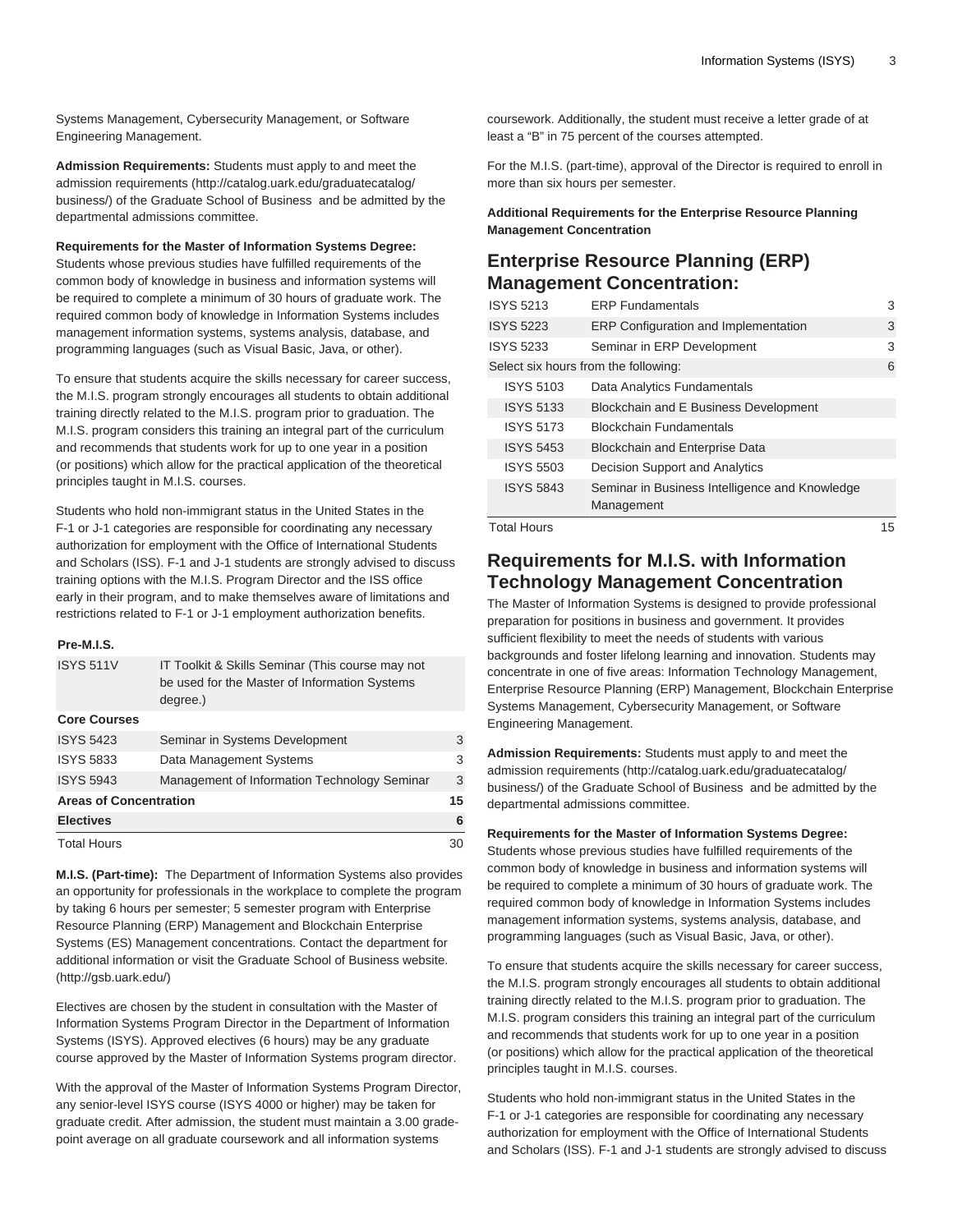training options with the M.I.S. Program Director and the ISS office early in their program, and to make themselves aware of limitations and restrictions related to F-1 or J-1 employment authorization benefits.

### **Pre-M.I.S.**

| <b>ISYS 511V</b>              | IT Toolkit & Skills Seminar (This course may not<br>be used for the Master of Information Systems<br>degree.) |    |
|-------------------------------|---------------------------------------------------------------------------------------------------------------|----|
| <b>Core Courses</b>           |                                                                                                               |    |
| <b>ISYS 5423</b>              | Seminar in Systems Development                                                                                | 3  |
| <b>ISYS 5833</b>              | Data Management Systems                                                                                       | 3  |
| <b>ISYS 5943</b>              | Management of Information Technology Seminar                                                                  | 3  |
| <b>Areas of Concentration</b> |                                                                                                               | 15 |
| <b>Electives</b>              |                                                                                                               | 6  |
| <b>Total Hours</b>            |                                                                                                               | 30 |

**M.I.S. (Part-time):** The Department of Information Systems also provides an opportunity for professionals in the workplace to complete the program by taking 6 hours per semester; 5 semester program with Enterprise Resource Planning (ERP) Management and Blockchain Enterprise Systems (ES) Management concentrations. Contact the department for additional information or visit the [Graduate School of Business website.](http://gsb.uark.edu/)  (<http://gsb.uark.edu/>)

Electives are chosen by the student in consultation with the Master of Information Systems Program Director in the Department of Information Systems (ISYS). Approved electives (6 hours) may be any graduate course approved by the Master of Information Systems program director.

With the approval of the Master of Information Systems Program Director, any senior-level ISYS course (ISYS 4000 or higher) may be taken for graduate credit. After admission, the student must maintain a 3.00 gradepoint average on all graduate coursework and all information systems coursework. Additionally, the student must receive a letter grade of at least a "B" in 75 percent of the courses attempted.

For the M.I.S. (part-time), approval of the Director is required to enroll in more than six hours per semester.

### **Additional Requirements for Information Technology Management Concentration**

### **Information Technology Management Concentration:**

| <b>Total Hours</b>                                       |                                | 15 |
|----------------------------------------------------------|--------------------------------|----|
| Computing Electives selected from approved ISYS and CSCE |                                | Q  |
| <b>ISYS 5503</b>                                         | Decision Support and Analytics |    |
| <b>ISYS 5213</b>                                         | <b>ERP Fundamentals</b>        |    |

### **Requirements for M.I.S. with Software Engineering Management Concentration**

The Master of Information Systems is designed to provide professional preparation for positions in business and government. It provides sufficient flexibility to meet the needs of students with various backgrounds and foster lifelong learning and innovation. Students may concentrate in one of five areas: Information Technology Management, Enterprise Resource Planning (ERP) Management, Blockchain Enterprise Systems Management, Cybersecurity Management, or Software Engineering Management.

**Admission Requirements:** Students must apply to and meet the admission [requirements](http://catalog.uark.edu/graduatecatalog/business/) ([http://catalog.uark.edu/graduatecatalog/](http://catalog.uark.edu/graduatecatalog/business/) [business/\)](http://catalog.uark.edu/graduatecatalog/business/) of the Graduate School of Business and be admitted by the departmental admissions committee.

### **Requirements for the Master of Information Systems Degree:**

Students whose previous studies have fulfilled requirements of the common body of knowledge in business and information systems will be required to complete a minimum of 30 hours of graduate work. The required common body of knowledge in Information Systems includes management information systems, systems analysis, database, and programming languages (such as Visual Basic, Java, or other).

To ensure that students acquire the skills necessary for career success, the M.I.S. program strongly encourages all students to obtain additional training directly related to the M.I.S. program prior to graduation. The M.I.S. program considers this training an integral part of the curriculum and recommends that students work for up to one year in a position (or positions) which allow for the practical application of the theoretical principles taught in M.I.S. courses.

Students who hold non-immigrant status in the United States in the F-1 or J-1 categories are responsible for coordinating any necessary authorization for employment with the Office of International Students and Scholars (ISS). F-1 and J-1 students are strongly advised to discuss training options with the M.I.S. Program Director and the ISS office early in their program, and to make themselves aware of limitations and restrictions related to F-1 or J-1 employment authorization benefits.

### **Pre-M.I.S.**

| <b>ISYS 511V</b>              | IT Toolkit & Skills Seminar (This course may not<br>be used for the Master of Information Systems<br>degree.) |    |
|-------------------------------|---------------------------------------------------------------------------------------------------------------|----|
| <b>Core Courses</b>           |                                                                                                               |    |
| <b>ISYS 5423</b>              | Seminar in Systems Development                                                                                | 3  |
| <b>ISYS 5833</b>              | Data Management Systems                                                                                       | 3  |
| <b>ISYS 5943</b>              | Management of Information Technology Seminar                                                                  | 3  |
| <b>Areas of Concentration</b> |                                                                                                               | 15 |
| <b>Electives</b>              |                                                                                                               | 6  |
| <b>Total Hours</b>            |                                                                                                               | 30 |

**M.I.S. (Part-time):** The Department of Information Systems also provides an opportunity for professionals in the workplace to complete the program by taking 6 hours per semester; 5 semester program with Enterprise Resource Planning (ERP) Management and Blockchain Enterprise Systems (ES) Management concentrations. Contact the department for additional information or visit the [Graduate School of Business website.](http://gsb.uark.edu/)  (<http://gsb.uark.edu/>)

Electives are chosen by the student in consultation with the Master of Information Systems Program Director in the Department of Information Systems (ISYS). Approved electives (6 hours) may be any graduate course approved by the Master of Information Systems program director.

With the approval of the Master of Information Systems Program Director, any senior-level ISYS course (ISYS 4000 or higher) may be taken for graduate credit. After admission, the student must maintain a 3.00 gradepoint average on all graduate coursework and all information systems coursework. Additionally, the student must receive a letter grade of at least a "B" in 75 percent of the courses attempted.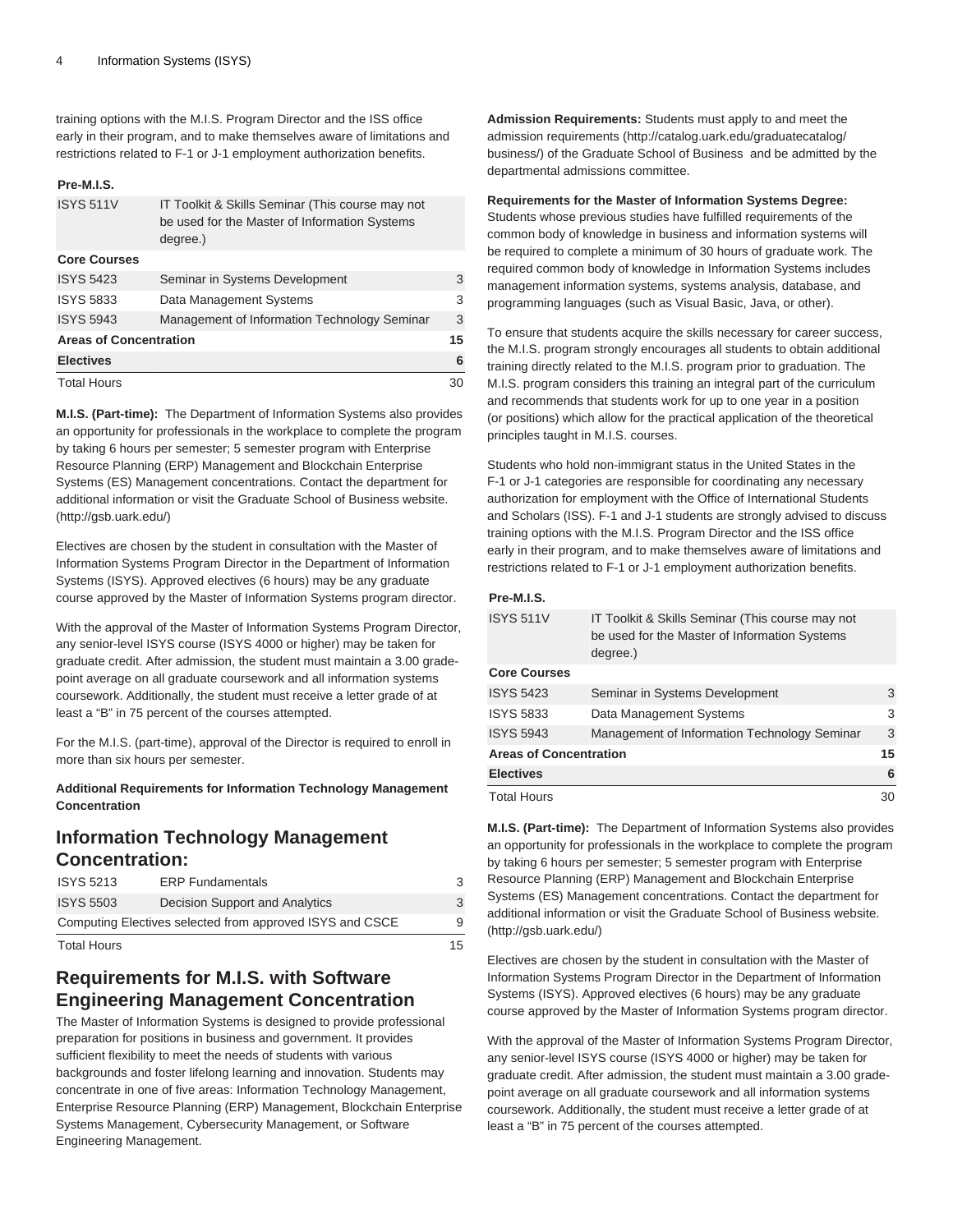For the M.I.S. (part-time), approval of the Director is required to enroll in more than six hours per semester.

**Additional Requirements for Software Engineering Management Concentration** 

### **Software Engineering Management**

| <b>ISYS 5133</b>   | Blockchain and E Business Development       |    |
|--------------------|---------------------------------------------|----|
| <b>ISYS 5503</b>   | Decision Support and Analytics              | 3  |
|                    | Select nine hours from the following:       | 9  |
| CSCE 3513          | Software Engineering                        |    |
| <b>CSCE 5173</b>   | Formal Languages and Computability          |    |
| <b>CSCE 5323</b>   | <b>Computer Security</b>                    |    |
|                    | ISYS or CSCE courses (approved by Director) |    |
| <b>Total Hours</b> |                                             | 15 |

### **Ph.D. in Business Administration (Information Systems)**

[Information Systems Ph.D. Program Website](https://walton.uark.edu/graduate-programs/phd-programs/information-systems.php) [\(https://walton.uark.edu/](https://walton.uark.edu/graduate-programs/phd-programs/information-systems.php) [graduate-programs/phd-programs/information-systems.php](https://walton.uark.edu/graduate-programs/phd-programs/information-systems.php))

**Overview:** The objective of the Ph.D. in business administration with a concentration in information systems is to prepare students to conduct quality research in information systems as a faculty member at a research-oriented university school of business. The program is designed to produce a graduate with an understanding of the necessary subject matter required to contribute educational and research expertise to the field of information systems. In addition to preparing students to be world-class researchers, the program seeks to prepare students to teach effectively in an information systems curriculum.

**Admission Requirements:** Students must apply to the Graduate School of Business and meet the [requirements](http://catalog.uark.edu/graduatecatalog/business/) ([http://catalog.uark.edu/](http://catalog.uark.edu/graduatecatalog/business/) [graduatecatalog/business/](http://catalog.uark.edu/graduatecatalog/business/))of both Graduate School and the Graduate School of Business. Students must be admitted by the departmental admissions committee. Applicants are expected to have a background in information systems via prior courses in topics such as a programming language, systems analysis, design, and development, and database processing. Students without the background may also be admitted but will likely be required to take up to 3 master's level courses to remedy the deficiency.

Requirements for the Ph.D. in Business Administration (Information Systems) include required courses in information systems, research, and supporting fields. These 70 credit hours of courses are taken prior to advancing to candidacy and are broken down as follows: Information Systems required courses (21 hours); research requirements (21 hours) and supporting field courses (10 hours). Following completion of the coursework, students must pass a candidacy examination. The program also requires completion of 1st and 2nd year summer research projects, defense of a dissertation proposal, and successful defense of the dissertation (18 credit hours). Students are also prepared for a career in research through research assistantships, collaborative research projects with faculty members, colloquia, and classroom teaching and support.

### **Course Requirements**

### **Required Courses (21 hours)**

| <b>ISYS 6133</b> | Survey of IS Research                           | 3 |
|------------------|-------------------------------------------------|---|
| <b>ISYS 6333</b> | Individual-level Research in IS                 | 3 |
| <b>ISYS 6373</b> | Social Networks in Information Systems Research |   |

| <b>ISYS 6533</b>                    | Information Systems for Managing Organizations<br>and Platforms     | 3  |
|-------------------------------------|---------------------------------------------------------------------|----|
| <b>ISYS 6743</b>                    | Qualitative and Quantitative Methods in Research                    | 3  |
| <b>ISYS 6753</b>                    | Management of Knowledge and Information<br><b>Systems</b>           | 3  |
| <b>ISYS 6833</b>                    | <b>Theory Development</b>                                           | 3  |
|                                     | <b>Research Requirements (21 hours)</b>                             |    |
| <b>ISYS 601V</b>                    | Graduate Colloquium                                                 | 12 |
| <b>ISYS 5723</b>                    | <b>Advanced Multivariate Analysis</b>                               | 3  |
| Ph.D. Coordinator                   | 6 hours of Research Electives to be chosen in consultation with the | 6  |
| <b>Supporting Fields (10 hours)</b> |                                                                     |    |
| <b>WCOB 6111</b>                    | Seminar in Business Administration Teaching I                       | 1  |
| Coordinator                         | 9 hours of Electives to be chosen in consultation with Ph.D.        | 9  |
| <b>Dissertation</b>                 |                                                                     | 18 |
| <b>ISYS 700V</b>                    | <b>Doctoral Dissertation</b>                                        |    |
| <b>Total Hours</b>                  |                                                                     | 70 |

Alternative courses may be used for substitution upon availability and with coordinator consent.

### **Candidacy Examination**

Students must satisfactorily complete a first and second year summer research project. The candidacy exam comprises two parts: Research tools and Information Systems core. The written exam is administered in the summer after two years of coursework. Is she or he fails, the student will have to re-take the exam during the next administration of the exam. This includes students having to re-take only parts of the exam. Students also must satisfactorily pass an oral exam upon successful completion of the written exam. Ordinarily, only one re-take of the written exam (part or whole) and/or oral exam is permitted.

Students must complete a minimum of 72 graduate credit hours beyond the bachelor's degree and 42 graduate credit hours beyond the master's degree. For students who apply to the degree program without a master's degree, a minimum of 2 additional credit hours in consultation with the Ph.D. coordinator will be required to fulfill the full degree requirements to include approved graduate courses. Additional hours may be assessed in individual cases to meet specific coursework deficiencies.

For a complete list of University Graduate School and International Education degree requirements, please visit the [Objectives and](http://catalog.uark.edu/graduatecatalog/objectivesandregulations/) [Regulations section](http://catalog.uark.edu/graduatecatalog/objectivesandregulations/) ([http://catalog.uark.edu/graduatecatalog/](http://catalog.uark.edu/graduatecatalog/objectivesandregulations/) [objectivesandregulations/](http://catalog.uark.edu/graduatecatalog/objectivesandregulations/)).

### **Graduate Certificate in Enterprise Systems**

Paul Cronan Director WCOB 215 479-575-6130 [cronan@uark.edu](mailto:cronan@uark.edu) [Enterprise Systems Graduate Certificate Program Website](https://gsb.uark.edu/graduate-certificates/) [\(https://](https://gsb.uark.edu/graduate-certificates/) [gsb.uark.edu/graduate-certificates/](https://gsb.uark.edu/graduate-certificates/))

The Graduate Certificate in Enterprise Systems is a part-time program offered on campus, blended, and online. It is designed to provide graduate students with knowledge and experience in information systems used in modern enterprise environments. The demand for skilled professionals in information systems continues to outpace the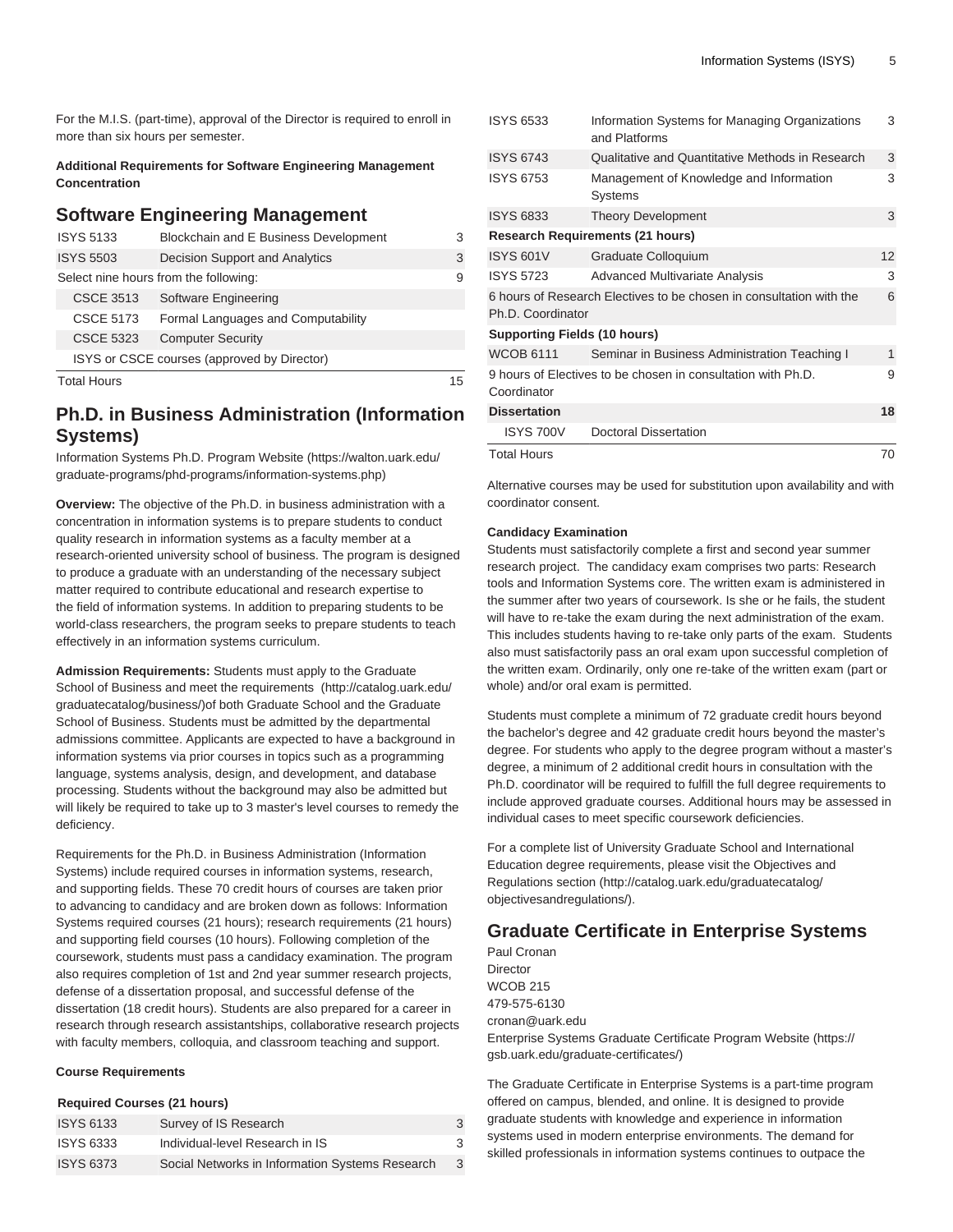supply of qualified applicants. Students may choose one of four tracks for the Graduate Certificate in Enterprise Systems: Blockchain Enterprise Systems, Business Analytics, Cybersecurity and Data, or Enterprise Resource Planning. The certificate program is intended to be completed part-time (ordinarily no more than six hours per semester), and is open to individuals with backgrounds in any discipline.

**Admission Requirements:** The Graduate Certificate in Enterprise Systems is a part-time program open to individuals with backgrounds in any discipline. Students must apply and be admitted to the Graduate School of Business; the GMAT/GRE requirement is waived for the Graduate Certificate in Enterprise Systems degree program. (Students who have earned a GPA 3.5 or better upon completion of the certificate program and subsequently apply to the part-time Master of Information Systems program (Professional M.I.S.) will not be required to submit a test score). Information regarding Graduate School of Business admission requirements can be found earlier in this chapter.

## **Requirements for the Graduate Certificate in Enterprise Systems: (12 hours)**

To receive the Graduate Certificate in Enterprise Systems, students must select one of the tracks below. Students are required to take 9 hours of coursework in the Walton College of Business and 3 hours of electives related to Enterprise Systems in either the Walton College or in another college at the University of Arkansas. Elective courses other than those listed below must be approved by the director of the certificate program. Some elective courses have prerequisites that are not met by courses in the certificate program. Students are advised to check prerequisites prior to enrolling in a course.

### **Required Course**

Choose at least one of the following depending on the track chosen:

| <b>ISYS 5013</b> | Data and Cybersecurity         |
|------------------|--------------------------------|
| <b>ISYS 5173</b> | <b>Blockchain Fundamentals</b> |
| <b>ISYS 5103</b> | Data Analytics Fundamentals    |
| <b>ISYS 5213</b> | <b>ERP Fundamentals</b>        |

### **Blockchain Enterprise Systems Track**

This track is open to individuals with backgrounds in fields other than Information Systems and is designed to provide non-IS graduate students with the fundamental knowledge and skills needed to successfully transition to a career in the Information Systems field. Students who complete this track will have exposure to fundamental principles of blockchain, enterprise information systems, and techniques for management and development of blockchain projects.

### **Required Courses (9 hours)**

| <b>ISYS 5173</b>   | <b>Blockchain Fundamentals</b>                              | 3 |
|--------------------|-------------------------------------------------------------|---|
| <b>ISYS 5133</b>   | Blockchain and E Business Development                       | 3 |
| <b>ISYS 5453</b>   | Blockchain and Enterprise Data                              | 3 |
| following:         | Students should choose 3 hours of coursework from among the | 3 |
| <b>ISYS 5103</b>   | Data Analytics Fundamentals (recommended)                   |   |
| <b>ISYS 5213</b>   | <b>ERP Fundamentals</b>                                     |   |
| <b>ISYS 5463</b>   | <b>Enterprise Transaction Systems</b>                       |   |
| <b>ISYS 5833</b>   | Data Management Systems                                     |   |
| <b>Total Hours</b> |                                                             |   |

### **Cybersecurity and Data Track**

This track is open to individuals with backgrounds in any discipline and is designed to provide business and non-business graduate students a foundation to help organizations assess and detect threats while securing and protecting data and data-driven systems against a myriad of threats such as malicious software, hacking, insider threats, and other cybercrimes.

### Required Courses:

| <b>ISYS 5013</b> | Data and Cybersecurity                                      | 3 |
|------------------|-------------------------------------------------------------|---|
| <b>ISYS 5023</b> | Data and System Security                                    | 3 |
| <b>ISYS 5043</b> | Cybersecurity, Crime, and Data Privacy Law I                | 3 |
| following:       | Students should choose 3 hours of coursework from among the | 3 |
| <b>ISYS 5033</b> | Advanced Data and Cybersecurity Management                  |   |
| <b>ISYS 5053</b> | Cybersecurity, Crime and Privacy Law II                     |   |
| <b>ISYS 511V</b> | <b>IT Toolkit &amp; Skills Seminar</b>                      |   |
| <b>ISYS 5103</b> | Data Analytics Fundamentals                                 |   |
| <b>ISYS 5173</b> | <b>Blockchain Fundamentals</b>                              |   |
| <b>ISYS 5213</b> | <b>ERP</b> Fundamentals                                     |   |

Total Hours 12

### **Business Analytics Track**

This track is open to individuals with backgrounds in any discipline and is designed to give business and non-business graduate student's knowledge and experience in the management and use of enterprise data for operations and decision-making. The ability to effectively manage and analyze increasingly large and complex sets of data is highly valued among employers in all disciplines, as "business intelligence" becomes a primary source of competitive advantage in many organizations. Students who complete this track will have a foundation in the effective management and use of relational and dimensional data, the application of statistical decision-making theory, and the exploration and exploitation of data using advanced data mining tools and techniques. Students completing this track may be eligible to receive a certificate endorsed by the SAS Institute.

### **Required Courses (9 hours)**

| <b>ISYS 5103</b>   | Data Analytics Fundamentals                                                                                  | 3 |
|--------------------|--------------------------------------------------------------------------------------------------------------|---|
| <b>ISYS 5503</b>   | Decision Support and Analytics                                                                               | 3 |
| <b>ISYS 5833</b>   | Data Management Systems                                                                                      | 3 |
| following:         | Students should choose 3 hours of coursework from among the                                                  | 3 |
| <b>ISYS 511V</b>   | IT Toolkit & Skills Seminar (this course may not<br>be used for the Master of Information Systems<br>degree) |   |
| <b>ISYS 5133</b>   | Blockchain and E Business Development                                                                        |   |
| <b>ISYS 5213</b>   | <b>ERP Fundamentals</b>                                                                                      |   |
| <b>ISYS 5423</b>   | Seminar in Systems Development                                                                               |   |
| <b>ISYS 5843</b>   | Seminar in Business Intelligence and Knowledge<br>Management                                                 |   |
| <b>Total Hours</b> |                                                                                                              |   |

### **Enterprise Resource Planning Track**

This track is open to individuals with backgrounds in any discipline and is designed to provide business and non-business graduate students a foundation in the effective use, implementation, and customization of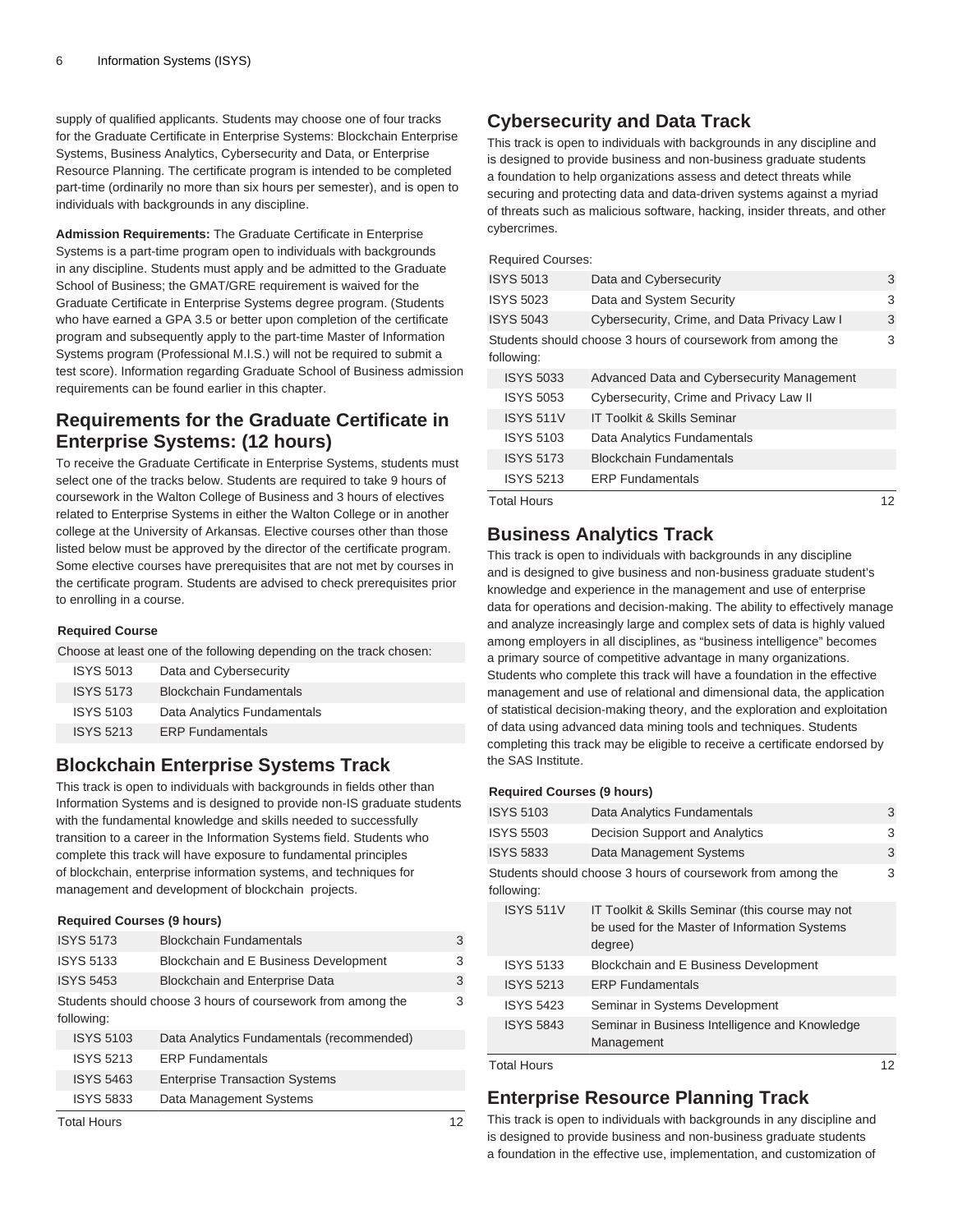Enterprise Resource Planning (ERP) systems. ERP systems support integrated core business processes in nearly every large organization, and knowledge of and experience with these systems are highly valued among employers in all business disciplines. Students who complete this track will have exposure to fundamental principles of ERP and techniques for configuration, implementation, and development of ERP systems. Students completing this track may be eligible to receive a certificate endorsed by SAP America and the SAP University Alliances Program.

### **Required Courses (9 hours)**

| <b>ISYS 5213</b>                                                          | <b>ERP Fundamentals</b>                   | 3 |
|---------------------------------------------------------------------------|-------------------------------------------|---|
| <b>ISYS 5223</b>                                                          | ERP Configuration and Implementation      | 3 |
| <b>ISYS 5233</b>                                                          | Seminar in ERP Development                | 3 |
| Students should choose 3 hours of coursework from among the<br>following: |                                           | 3 |
| <b>ISYS 511V</b>                                                          | IT Toolkit & Skills Seminar (recommended) |   |
| <b>ISYS 5103</b>                                                          | Data Analytics Fundamentals               |   |
| <b>ISYS 5173</b>                                                          | <b>Blockchain Fundamentals</b>            |   |
| <b>ISYS 5453</b>                                                          | <b>Blockchain and Enterprise Data</b>     |   |
| <b>ISYS 5833</b>                                                          | Data Management Systems                   |   |
| <b>Total Hours</b>                                                        |                                           |   |

### **Graduate Microcertificates**

The Department of Information Systems offers the following graduate microcertificates.

### **Graduate Microcertificate in Advanced Healthcare Business Analytics**

The graduate microcertificates in the Information Systems and Educational Statistics and Research Methods academic programs are part-time credentials, offered via campus, blended, and online instruction. They are designed to provide graduate students with specific Healthcare Business Analytics knowledge in the fundamentals and advanced levels:

- **Healthcare Business Analytics (for those interested in fundamentals)**
- **Advanced Healthcare Business Analytics (for experienced analysts)**.

The demand for skilled professionals in healthcare business analytics continues to outpace the supply of qualified applicants. Each six-hour micro certificate program is intended to be completed part-time and is open to individuals with backgrounds in any discipline. Six hours of MicroCertificate course credit with a grade of "B" or better can be used in the Graduate Certificate in Healthcare Business Analytics, Master of Healthcare Business Analytics, and Master of Applied Business Analytics programs as applicable to the respective degree. Coursework may not be transferred from another university to meet the requirements of a MicroCertificate, and retroactive graduate credit is not allowed for a MicroCertificate.

**Admission Requirements:** The Graduate MicroCertificate credentials are part-time credentials open to individuals with backgrounds in any discipline. Students must apply for the specific MicroCertificate credential and be admitted to the Graduate School of Business; the GMAT/GRE requirement is waived for the MicroCertificate credential. (Students who have earned a GPA of 3.5 or better upon completion of the MicroCertificate and subsequently apply to the part-time Graduate Certificate in Healthcare Business Analytics, Master of Healthcare Business Analytics, and Master of Applied Business Analytics programs will not be required to submit a test score.) Information regarding Graduate School of Business admission [requirements \(http://](http://catalog.uark.edu/graduatecatalog/business/) [catalog.uark.edu/graduatecatalog/business/\)](http://catalog.uark.edu/graduatecatalog/business/)can be found earlier in this chapter.

### **Advanced Healthcare Business Analytics Graduate MicroCertificate: (6 hours)**

**Requirements:** As a prerequisite, students must have successfully completed the Healthcare Business Analytics Graduate MicroCertificate courses ESRM 5303 and ISYS 5503 (or equivalent) and are required to take 6 hours of coursework at the University of Arkansas. Students are advised to check prerequisites prior to enrolling in a course.

| <b>Required Course</b>       |                                                              | З  |
|------------------------------|--------------------------------------------------------------|----|
| <b>ESRM 5823</b>             | <b>Healthcare Business Analytics I</b>                       |    |
| Select one of the following: |                                                              | 3  |
| <b>ISYS 5833</b>             | Data Management Systems                                      |    |
| <b>ISYS 5843</b>             | Seminar in Business Intelligence and Knowledge<br>Management |    |
| <b>ESRM 5853</b>             | <b>Healthcare Business Analytics II</b>                      |    |
| <b>Total Hours</b>           |                                                              | ิค |

### **Graduate Microcertificate in Blockchain**

The Blockchain Graduate Microcertificate in the Department of Information Systems is offered on campus, in a blended professional format, and online, and is designed to provide graduate students with specific information systems knowledge. The demand for skilled professionals in information systems continues to outpace the supply of qualified applicants. Each six-hour microcertificate program is intended to be completed part-time and is open to individuals with backgrounds in any discipline. Six hours of microcertificate course credit with a grade of "B" or better can be used in the Information Systems Enterprise Systems Graduate Certificate, Master of Information Systems, and Master of Applied Business Analytics programs as applicable to the respective degree. Coursework may not be transferred from another university to meet the requirements of a microcertificate, and retroactive graduate credit is not allowed for a microcertificate.

**Admission Requirements:** The Department of Information Systems Graduate Microcertificate credentials are credentials open to individuals with backgrounds in any discipline. Students must apply for the specific Microcertifcate credential and be admitted to the Graduate School of Business; the GMAT/GRE requirement is waived for the MicroCertificate credential. (Students who have earned a GPA 3.5 or better upon completion of the Microcertificate and subsequently apply to the part-time Graduate Certificate in Enterprise Systems, the Master of Information Systems program (Professional M.I.S.), or Master of Applied Business Analytics program (Professional M.A.B.A) will not be required to submit a test score but must still apply and be admitted to the additional program). Information regarding Graduate School of Business admission requirements can be found earlier in this chapter.

### **Requirements for the Blockchain Graduate Microcertificate (6**

**hours):** To receive the Blockchain Graduate Microcertificate, students are required to take 6 hours of coursework in the Walton College of Business. Students are advised to check prerequisites prior to enrolling in a course.

### **Required Courses**

ISYS 5173 Blockchain Fundamentals 3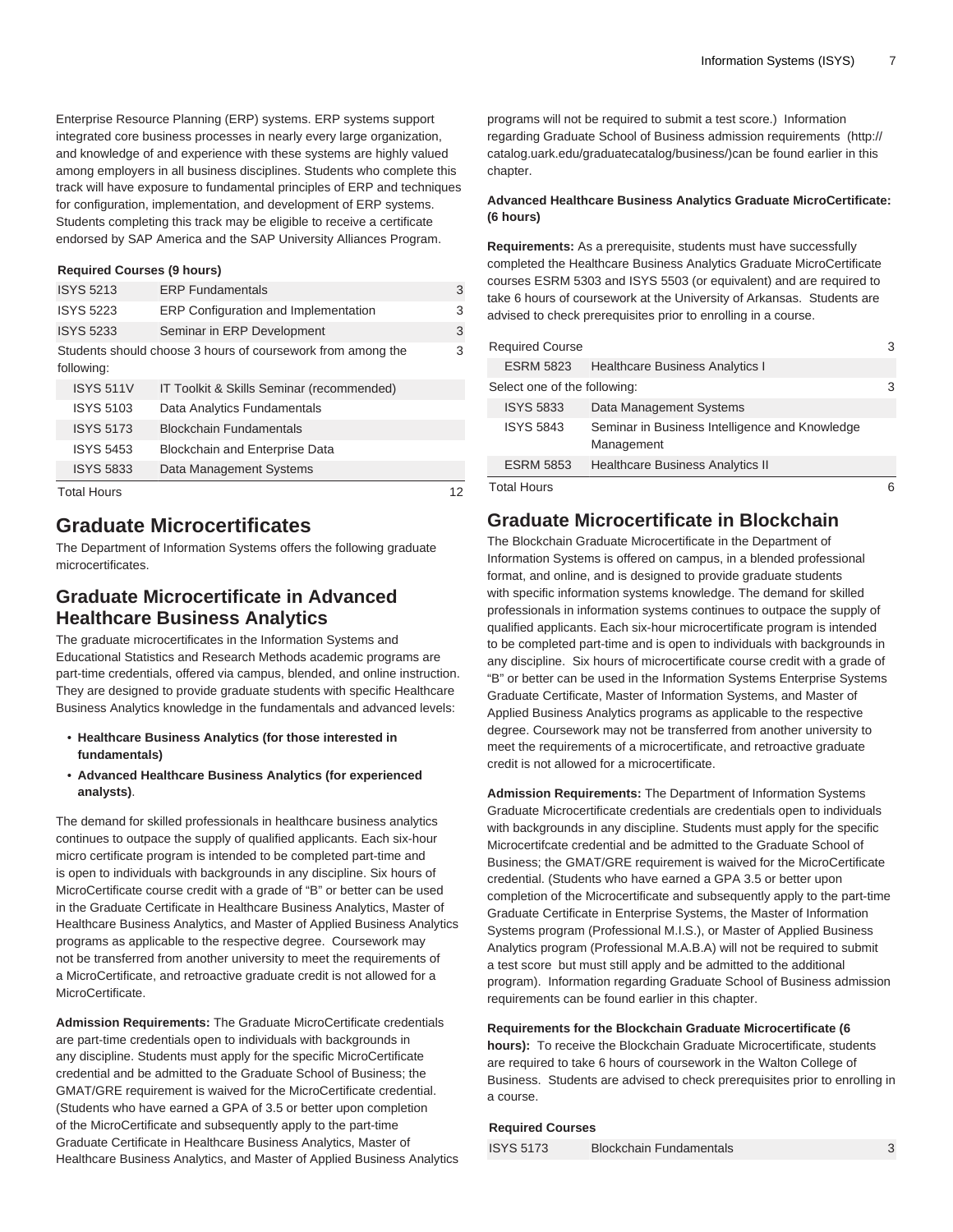| Select one of the following: |                                       | 3 |
|------------------------------|---------------------------------------|---|
| <b>ISYS 5133</b>             | Blockchain and E Business Development |   |
| <b>ISYS 5453</b>             | <b>Blockchain and Enterprise Data</b> |   |
| <b>Total Hours</b>           |                                       |   |

### **Graduate Microcertificate in Business Analytics**

The Business Analytics Graduate Microcertificate in the Department of Information Systems is offered on campus, in a blended professional format, and online, and is designed to provide graduate students with specific IS knowledge. The demand for skilled professionals in information systems continues to outpace the supply of qualified applicants. Each six-hour microcertificate program is intended to be completed part-time and is open to individuals with backgrounds in any discipline. Six hours of microcertificate course credit with a grade of "B" or better can be used in the Information Systems Enterprise Systems Graduate Certificate, Master of Information Systems, and Master of Applied Business Analytics programs as applicable to the respective degree. Coursework may not be transferred from another university to meet the requirements of a MicroCertificate, and retroactive graduate credit is not allowed for a microcertificate.

**Admission Requirements:** The Department of Information Systems graduate microcertificate credentials are credentials open to individuals with backgrounds in any discipline. Students must apply for the specific microcertifcate credential and be admitted to the Graduate School of Business; the GMAT/GRE requirement is waived for the microcertificate credential. (Students who have earned a GPA 3.5 or better upon completion of the MicroCertificate and subsequently apply to the parttime Graduate Certificate in Enterprise Systems, the Master of Information Systems program (Professional M.I.S.), or Master of Applied Business Analytics program (Professional M.A.B.A) will not be required to submit a test score but must still apply and be admitted to the additional program). Information regarding Graduate School of Business admission requirements can be found earlier in this chapter.

### **Requirements for the Business Analytics Graduate Microcertificate:**

To receive the Graduate Business Analytics Microcertificate, students are required to take 6 hours of coursework in the Walton College of Business. Students are advised to check prerequisites prior to enrolling in a course.

### **Required Courses**

| Total Hours      |                                |  |
|------------------|--------------------------------|--|
| <b>ISYS 5503</b> | Decision Support and Analytics |  |
| <b>ISYS 5103</b> | Data Analytics Fundamentals    |  |

### **Graduate Certificate in Business Cybersecurity**

The Business Cybersecurity Graduate Microcertificate in the Department of Information Systems is offered on campus and in a blended professional format, and it is designed to provide graduate students with specific IS knowledge. The demand for skilled professionals in information systems continues to outpace the supply of qualified applicants. Each six-hour microcertificate program is intended to be completed part-time and is open to individuals with backgrounds in any discipline. Six hours of microcertificate course credit with a grade of "B" or better can be used in the Information Systems Enterprise Systems Graduate Certificate, Master of Information Systems, and Master of Applied Business Analytics programs as applicable to the respective degree. Coursework may not be transferred from another university to meet the requirements of

a MicroCertificate, and retroactive graduate credit is not allowed for a microcertificate.

**Admission Requirements:** The Department of Information Systems Graduate Microcertificate credentials are credentials open to individuals with backgrounds in any discipline. Students must apply for the specific microcertifcate credential and be admitted to the Graduate School of Business; the GMAT/GRE requirement is waived for the microcertificate credential. (Students who have earned a GPA 3.5 or better upon completion of the microcertificate and subsequently apply to the part-time Graduate Certificate in Enterprise Systems, the Master of Information Systems program (Professional M.I.S.), or Master of Applied Business Analytics program (Professional M.A.B.A) will not be required to submit a test score but must still apply and be admitted to the additional program). Information regarding Graduate School of Business admission requirements can be found earlier in this chapter.

### **Requirements for the Business Cybersecurity Graduate**

**Microcertificate:** To receive the Business Cybersecurity Graduate MicroCertificate, students are required to take 6 hours of coursework in the Walton College of Business. Students are advised to check prerequisites prior to enrolling in a course.

### **Required Courses**

### **Graduate Faculty**

**Anand, Abhijith,** Ph.D. (University of Waikato), M.I.S. (University of Wollongog), B.E. (K.S. Institute of Technology), Assistant Professor, 2017.

**Bristow, Susan E.,** Ed.D., M.B.A., B.S.B.A. (University of Arkansas), Teaching Associate Professor, 1997, 2020.

**Conway, Daniel,** Ph.D., M.A. (Indiana University), B.A. (Augustana College), Teaching Professor, 2019.

**Cronan, Timothy P.,** Ph.D. (Louisiana Tech University), M.S. (South Dakota State University), B.S. (University of Southwestern Louisiana), Professor, M.D. Matthews Endowed Chair in Information Systems, 1979. **Dereszynski, Michael,** M.I.S. (University of Arkansas), B.S. (Milwaukee School of Engineering), Instructor, 2019.

**Freeze, Ron,** Ph.D. (Arizona State University), M.B.A. (University of Missouri–Kansas City), B.S. (General Motors Institute), Clinical Professor, 2015, 2021.

**Grover, Varun,** Ph.D. (University of Pittsburg), M.B.A. (Southern Illinois University), B.S. (Indian Institute of Technology), Distinguished Professor, David D. Glass Chair in Information Systems, 2017.

**Hoehle, Hartmut,** Ph.D., B.Com. (Victoria University of Wellington), Visiting Professor, 2013, 2022.

**Keiffer, Elizabeth,** Ph.D., M.A. (University of Arkansas), B.S. (East Central University), Teaching Assistant Professor, 2016, 2019. **Lacity, Mary,** Ph.D. (University of Houston), B.S.B.A. (Pennsylvania State University), Professor, 2018.

**Mullins, Jeff,** Ph.D., M.A., B.S. (University of Arkansas), Assistant Professor, 2006, 2018.

**Nolan, Steve,** Ph.D., M.A. (University of Missouri-Columbia), B.A. (Westminster College), Instructor, 2017.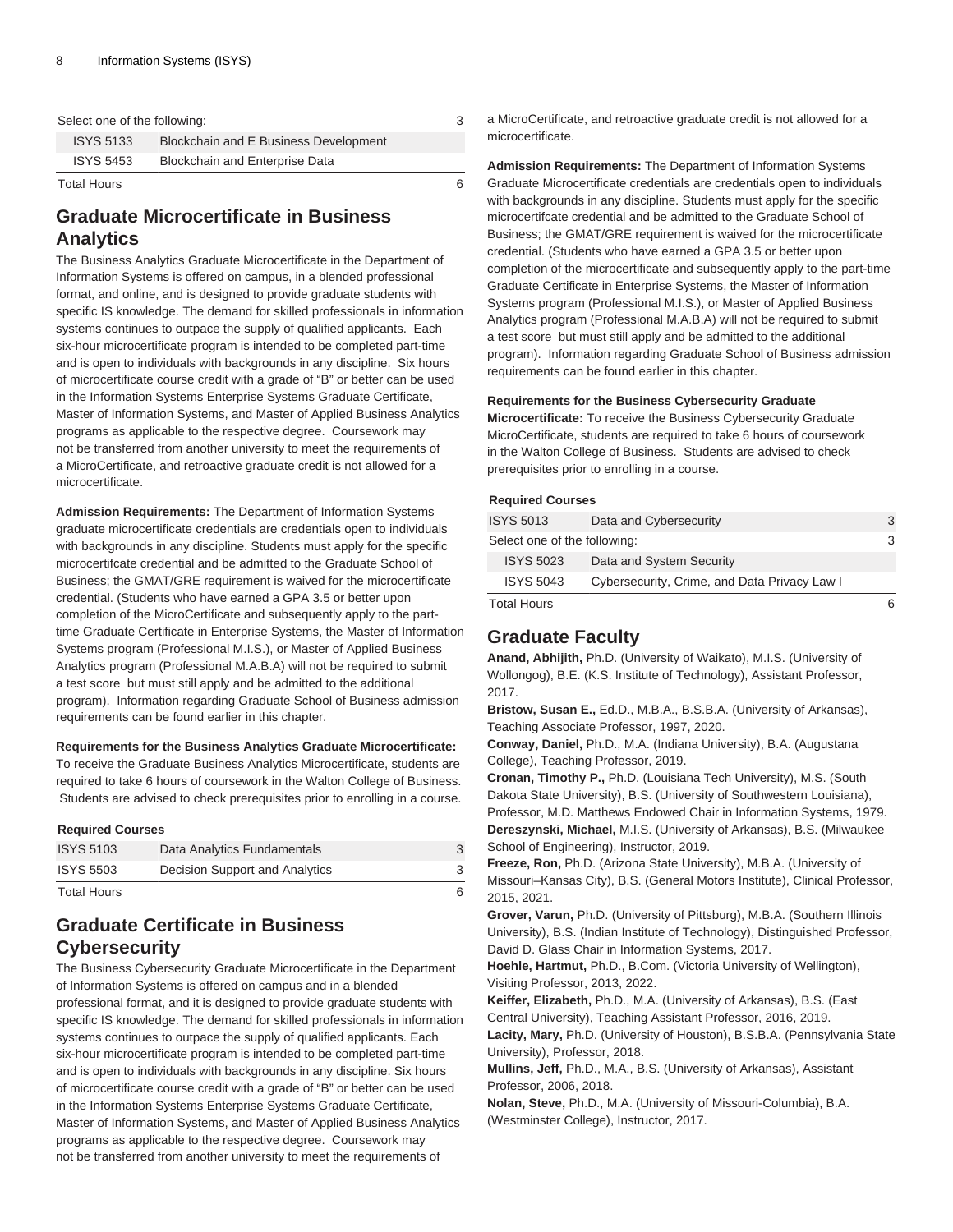**Sabherwal, Rajiv,** Ph.D. (University of Pittsburgh), P.G.D.M. (Indian Institute of Management), B.S.E.E. (Regional Engineering College, India), Distinguished Professor, Edwin and Karlee Bradberry Chair, 2011, 2019.

**Steelman, Zachary R.,** Ph.D., M.I.S. (University of Arkansas), B.B.A.

(Northeastern State University), Assistant Professor, 2017.

**Sykes, Tracy Ann,** Ph.D. (University of Arkansas), B.S. (University of Maryland-College Park), Associate Professor, 2011, 2016.

**Syler, Rhonda A.,** Ph.D. (Auburn University), M.B.A. (Columbus State University), M.S. (Kansas State University), B.S. (Middle Tennessee State University), Teaching Assistant Professor, 2016.

**Weng, Qin,** Ph.D. (University of Pittsburg), M.S. (Virginia Commonwealth University), B.A. (Beijing Foreign Studies University), Assistant Professor, 2018.

**Young, Amber,** Ph.D. (University of Oklahoma), M.B.A. (Oklahoma Christian University), B.S.Ed. (University of Oklahoma), Assistant Professor, 2018.

### **Courses**

### **ISYS 5013. Data and Cybersecurity. 3 Hours.**

This course provides current business cybersecurity and data issues for graduate students to include securing data, detecting and responding to cyber security breaches, cyber-technologies, current security and cryptographic techniques, and ensuring a secured computing environment to safeguard company information. In addition, students will explore cybersecurity strategies and compliance with security standards, as well as data confidentiality, integrity, ethical use, and availability. Prerequisite: Graduate standing and departmental consent. (Typically offered: Fall and Spring)

#### **ISYS 5023. Data and System Security. 3 Hours.**

This course involves a comprehensive study of data security and network security in today's digital enterprise. Traditional network protocol and security issues are explored as well as security issues such as cloud environments, data protection, IoT ecosystems, ERP systems, and Blockchain deployments. Prerequisite: [ISYS 5013](/search/?P=ISYS%205013). (Typically offered: Fall and Spring)

### **ISYS 5033. Advanced Data and Cybersecurity Management. 3 Hours.**

This course provides graduate students with an in-depth, advanced understanding of information security and data management. Topics include risk assessment, information systems security, continuity planning, data protection, threat detection, threat/risk mitigation, recovery issues/techniques, and current topics. Prerequisite: [ISYS 5023](/search/?P=ISYS%205023). (Typically offered: Fall and Spring)

#### **ISYS 5043. Cybersecurity, Crime, and Data Privacy Law I. 3 Hours.**

This graduate level course in examines applicable cybersecurity, crime, and data privacy law to include the Fourth Amendment, Privacy, the Wiretap Act, and other. Limits on law enforcement that might affect private industry developing surveillance tools used by governments are reviewed. Crimes such as hacking, identity theft, economic espionage, online threats, are also discussed. Prerequisite: [ISYS 5013.](/search/?P=ISYS%205013) (Typically offered: Fall and Spring)

### **ISYS 5053. Cybersecurity, Crime and Privacy Law II. 3 Hours.**

The course explores best practices for data, privacy, and security protection measures with respect to privacy and security law, as well as mitigation techniques for privacy and security threats. The importance of informational privacy will be highlighted along with a high-level overview of U.S. laws and regulations including FTC roles and government surveillance. Prerequisite: [ISYS 5023](/search/?P=ISYS%205023) and [ISYS 5043.](/search/?P=ISYS%205043) (Typically offered: Fall and Spring)

### **ISYS 5103. Data Analytics Fundamentals. 3 Hours.**

Fundamental knowledge and skills in several major areas of business data analytics. Emphasis on the management and use of data in modern organizations, intermediate & advanced spreadsheet topics; relational databases & SQL; and programming (such as Python). Prerequisite: MIS Director approval. (Typically offered: Fall)

### **ISYS 511V. IT Toolkit & Skills Seminar. 1-3 Hour.**

Seminar in Information Systems solutions and concepts (such as applications development, VB.NET, analysis of problems and design of solutions via application systems, etc.) designed for students entering the MIS program--may not be used for MIS degree credit. Prerequisite: MIS Director approval. (Typically offered: Irregular) May be repeated for up to 3 hours of degree credit.

#### **ISYS 5133. Blockchain and E Business Development. 3 Hours.**

This course explores various blockchain and e-business development technologies and then utilizes these technologies for developing a realistic application. Students will also learn strategies and use a varied web stack to build web pages that interact with blockchain platforms. Pre- or corequisite: [ISYS 5173.](/search/?P=ISYS%205173) (Typically offered: Fall)

#### **ISYS 516V. Independent Study. 1-3 Hour.**

Permits students on individual basis to explore selected topics in data processing and/or Quantitative Analysis. Graduate degree credit will not be given for both [ISYS 450V](/search/?P=ISYS%20450V) and [ISYS 516V](/search/?P=ISYS%20516V). (Typically offered: Fall and Spring)

### **ISYS 5173. Blockchain Fundamentals. 3 Hours.**

This course provides the fundamental concepts underpinning blockchain technologies. The focus is on blockchain applications for business. Students will learn about the overall blockchain landscape, including investments, the size of markets, major players and the global reach, as well as the potential business value of blockchain applications and the challenges that must be overcome to achieve that value. Students will learn enough about the underlying technologies to speak intelligently to technology experts and will be well-prepared to develop blockchain applications in future courses. Prerequisite: Graduate standing and departmental consent. (Typically offered: Fall, Spring and Summer)

#### **ISYS 5213. ERP Fundamentals. 3 Hours.**

An introduction to enterprise resource planning systems. Students should gain an understanding of the scope of these integrated systems that reach across organizational boundaries and can change how a company does business. Implementation issues are covered, including the importance of change management. Prerequisite: Graduate standing. (Typically offered: Fall and Summer)

#### **ISYS 5223. ERP Configuration and Implementation. 3 Hours.**

The process of configuring and implementing an enterprise resource planning system. Business process analysis and integration. Students will develop a company and set up several modules in SAP for use. Develop understanding of how the business processes work and integrate. Prerequisite: [ISYS 5213](/search/?P=ISYS%205213) or equivalent. (Typically offered: Fall and Spring)

### **ISYS 5233. Seminar in ERP Development. 3 Hours.**

ERP administration and system development practices. Advanced system support issues related to Enterprise Resource Planning systems that are used in global organizations. Basic ABAP programming. In addition, students will learn how to provide basic systems administration support of the operating system, database, and application systems software levels of ERP systems. Pre- or Corequisite: [ISYS 5223.](/search/?P=ISYS%205223) Prerequisite: [ISYS 5213](/search/?P=ISYS%205213). (Typically offered: Spring) May be repeated for up to 6 hours of degree credit.

### **ISYS 5243. Current Topics in Computer Information. 3 Hours.**

Intensive investigation of selected developments in computer information systems hardware, software, and organization having current impact on computer information systems design and application. Offering an extension of lower-level CIS courses through individual student research and faculty team-teaching of advanced topics. Topical selection made with each course offering. Graduate degree credit will not be given for both [ISYS 4243](/search/?P=ISYS%204243) and [ISYS 5243.](/search/?P=ISYS%205243) (Typically offered: Irregular) May be repeated for up to 6 hours of degree credit.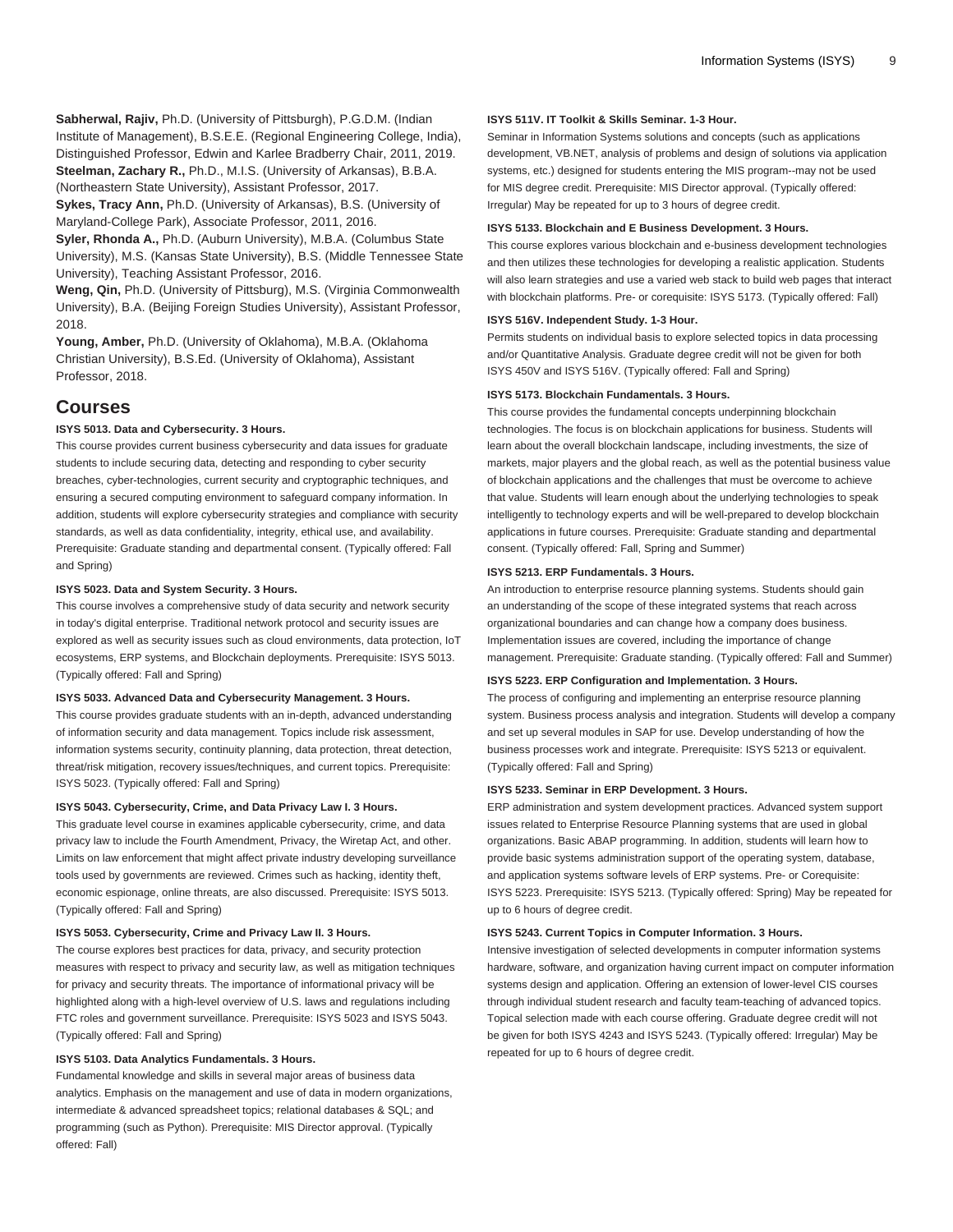#### **ISYS 535V. Internship Experience. 1-6 Hour.**

This course allows a student to experience an internship within a business and benefit from the work experience. The internship focuses on applications and business problems and is supervised by a faculty member as well as a member of the company/firm. Prerequisite: MIS Director approval is required. (Typically offered: Fall, Spring and Summer) May be repeated for up to 6 hours of degree credit.

### **ISYS 5363. Business Analytics. 3 Hours.**

This course in managerial business analytics provides future managers with the key concepts of decision modeling and information technology management concepts. Students will learn to utilize real time operational business data, as well as quickly process and effectively leverage information. In addition, students will exercise strategic IT deployment skills for supply chain and marketing processes as well as develop strong decision modeling abilities. (Typically offered: Spring)

#### **ISYS 5373. Application Development with Java. 3 Hours.**

This course covers object-oriented programming concepts and illustrates them via an appropriate object-oriented programming language. Students will be exposed to the design of software objects, creation of software objects, and the use of objects in constructing an information system. Graduate degree credit will not be given for both [ISYS 4373](/search/?P=ISYS%204373) and [ISYS 5373](/search/?P=ISYS%205373). Prerequisite: [ISYS 3293](/search/?P=ISYS%203293) with a grade of C or better. (Typically offered: Fall)

### **ISYS 5403. Quantitative Methods and Decision Making. 3 Hours.**

Utilization of information, quantitative techniques, and computer application in decision making and problem solving for managers. (Typically offered: Irregular) This course is cross-listed with [SCMT 5133](/search/?P=SCMT%205133).

### **ISYS 5423. Seminar in Systems Development. 3 Hours.**

Advanced study of structured systems development. Emphasis on strategies and techniques of structured analysis and structured design for producing logical systems specifications and for deriving physical systems designs. Coverage of methodologies for dealing with complexity in the development of information systems. Prerequisite: [ISYS 511V](/search/?P=ISYS%20511V). (Typically offered: Fall)

#### **ISYS 5433. Enterprise Systems. 3 Hours.**

Enterprise Systems comprises the entire class of information technology and systems that support the mission of the company including decision support and business processes. This managerial enterprise systems course focuses on strategic issues of information technology. Students study the various elements and integration of an organization's business processes; as a result, students gain an understanding and working knowledge of systems used to support these business processes and their use in decision making. In addition, students will study concepts and develop skills needed to utilize decision-centric business intelligence and knowledge management applications. (Typically offered: Spring)

#### **ISYS 5453. Blockchain and Enterprise Data. 3 Hours.**

The focus of this course is to expose students to working with distributed and service oriented architectures for different applications as well as the IT infrastructure needed. The course provides the opportunity for students to gain valuable insight into blockchain as a distributed system and cloud architecture platforms with the goal of developing enterprise applications. Prerequisite: [ISYS 5173](/search/?P=ISYS%205173). (Typically offered: Spring)

### **ISYS 5463. Enterprise Transaction Systems. 3 Hours.**

Being able to accurately capture and store business transactions is an important processing function in many businesses. For many large companies with high volume processing, the tools of choice for transaction processing are applied. This course provides students with the necessary understanding and skills to develop advanced applications in mainframe environment. Pre- or Corequisite: [ISYS 5453](/search/?P=ISYS%205453) or equivalent or MIS Director approval. (Typically offered: Irregular)

#### **ISYS 5503. Decision Support and Analytics. 3 Hours.**

Analysis of the highest level of information support for the manager-user. A study of systems providing analytics-based information derived from databases within and/ or external to the organization and used to support management in the decision making. Application of tools in business analytics, problem solving, and decision making. Prerequisite: MIS Director approval. (Typically offered: Fall)

#### **ISYS 5603. Analytics and Visualization. 3 Hours.**

This course focuses on how to discern and tell your story visually using data based on traditional graphical data representation as well as the latest data and information technologies. Coverage includes both visualization theory and hands-on exercises using appropriate computing tools. The course will also include visualization of predictive, clustering, and association models. The opportunities and challenges of Big Data visualization will be explored. Corequisite: Lab component. Prerequisite: ([ISYS 5503\)](/search/?P=ISYS%205503) or ([ISYS 5133](/search/?P=ISYS%205133) and departmental consent). (Typically offered: Fall)

#### **ISYS 5713. Seminar in IS Topics. 3 Hours.**

Intensive seminar in selected information systems topics. Topical selection made with each course offering. Prerequisite: [ISYS 511V](/search/?P=ISYS%20511V) or MIS Director approval. (Typically offered: Irregular) May be repeated for up to 9 hours of degree credit.

#### **ISYS 5723. Advanced Multivariate Analysis. 3 Hours.**

Factor analysis and other advanced techniques. (Typically offered: Irregular)

#### **ISYS 5833. Data Management Systems. 3 Hours.**

Investigation and application of advanced database concepts include database administration, database technology, and selection and acquisition of database management systems. Data modeling and system development in a database environment. Prerequisite: [ISYS 5103](/search/?P=ISYS%205103). (Typically offered: Spring)

### **ISYS 5843. Seminar in Business Intelligence and Knowledge Management. 3 Hours.**

Business intelligence focuses on assessing and creating information and knowledge from internal and external sources to support business decision making process. In this seminar, data mining and information retrieval techniques will be used to extract useful knowledge from data, which could be used for business intelligence, and knowledge management. Pre- or Corequisite: [ISYS 5833](/search/?P=ISYS%205833) or equivalent. Prerequisite: [ISYS 5503](/search/?P=ISYS%205503) or equivalent. (Typically offered: Spring)

#### **ISYS 593V. Global Technology and Analytics Seminar. 1-3 Hour.**

This course is designed to provide an updated, comprehensive, and rigorous treatment of emerging global topics. Includes, but is not limited to, global study experiences, business insights, and foundational perspectives; examines significant issues from global perspectives. Prerequisite: Department Consent, Graduate standing, and MIS Director approval. (Typically offered: Summer) May be repeated for up to 3 hours of degree credit.

### **ISYS 5943. Management of Information Technology Seminar. 3 Hours.**

Presented in a way that allows you to play an active role in the design, use, and management of information technology. Using IT to transform the organization, as competitive strategy, and creating new relationship with other firms is included. Preor Corequisite: [ISYS 5833](/search/?P=ISYS%205833). Prerequisite: [ISYS 5423.](/search/?P=ISYS%205423) (Typically offered: Spring)

#### **ISYS 599V. Practicum Seminar. 1-6 Hour.**

This course is designed to introduce and engage the student in the practice, application, and problem solving in the business environment. Hands-on application of a business problem. Students will gain experience working on, making decisions about, and developing solutions for business applications. Topics include but not limited to analytics, data, and information technology. Prerequisite: Graduate standing and MIS Director approval. (Typically offered: Fall, Spring and Summer) May be repeated for up to 6 hours of degree credit.

#### **ISYS 601V. Graduate Colloquium. 1-6 Hour.**

Presentation and critique of research papers and proposals. (Typically offered: Fall and Spring) May be repeated for up to 12 hours of degree credit.